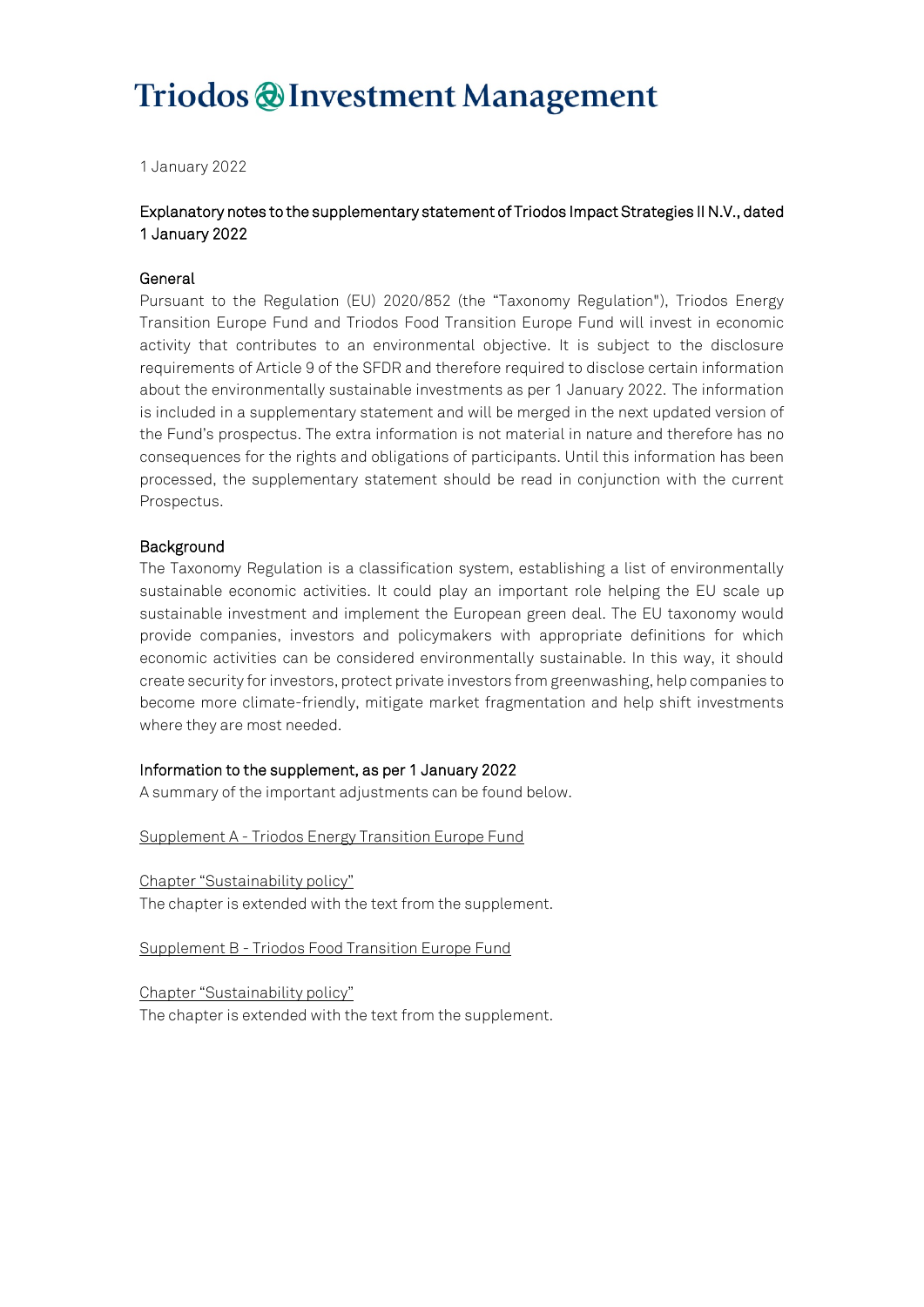# Triodos @ Investment Management

10 March 2021

## Explanatory notes to the supplementary statement of Triodos Impact Strategies II N.V., dated 10 March 2021

#### General

Pursuant to the European regulation on sustainability-related disclosures (SFDR), as per 10 March 2021, additional information has to be disclosed in the prospectus of Triodos Impact Strategies II NV (hereafter: the Prospectus). The information is included in a supplementary statement and will be merged in the next updated version of the Fund's prospectus. The extra information is not material in nature and therefore has no consequences for the rights and obligations of participants. Until this information has been processed, the supplementary statement should be read in conjunction with the current Prospectus.

### Background

The SFDR is part of the [Action plan for Financing Sustainable Growth](https://eur-lex.europa.eu/legal-content/EN/TXT/PDF/?uri=CELEX:52018DC0097&from=EN) of the European Commission. This action plan proposes rules for the financial sector regarding sustainability, among which "Environmental, Social & Governance" (ESG).

The SFDR, as per 10 March 2021, requires further transparency about sustainability and applies to various sectors, including insurers, pension funds, banks and asset managers. Based on the new requirements, (extra) information must be disclosed on how sustainability risks are dealt with and state that it does (not) take any unfavorable effects on sustainability into account.

### Information to the supplement, as per 10 March 2021

A summary of the important adjustments can be found below.

Chapter "Definitions"

The definition of SFDR is included.

#### Chapter "Risk profile and risk factors"

Two paragraphs are added in which the sustainability risks and the lack of clarity of standardized taxonomy are elaborated.

#### Supplement A - Triodos Energy Transition Europe Fund

#### Chapter "Investment objective"

The chapter is extended with the addition that the sub-fund has sustainable investment as its objective as set out in article 9 of the SFDR.

### Chapter "Sustainability policy"

A chapter has been added in which the sustainability policy, the investment philosophy of the Manager, the investment process and the type of instruments of Triodos Energy Transition Europe Fund are explained